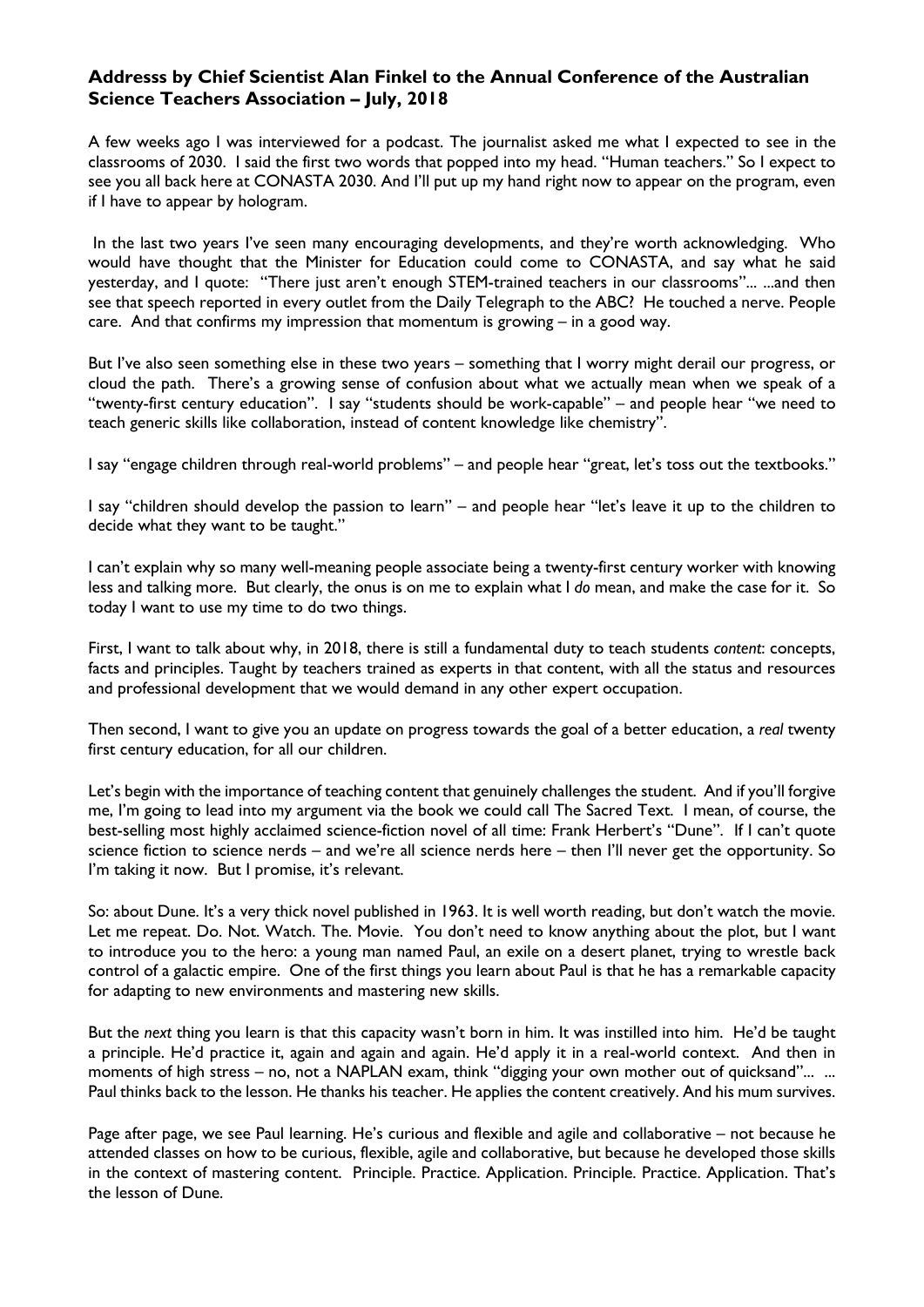I didn't grasp that lesson when I first read Dune as a teenage boy, but I realise now that Frank Herbert was describing a concept that IBM would later crystallise as the "T-shaped worker". The vertical line of the T stands for deep expertise in a discipline. You have to acquire that first. The horizontal bar stands for your flexibility to apply that expertise creatively, as part of a team in a workplace, and to develop new skills as opportunities present. That comes second.

Think of it like a garden trellis. Your subject, or discipline, gives you structure while you grow. Then you have the capacity to branch out. Without the trellis, you're just groundcover, sprawling out in all directions, no matter how good the soil or how much love your parents pour in.

And it turns out that people with trellises, T-shapes, are remarkably well- adapted to Planet Earth. I think of the current CEO of Google, Sundar Pichai. He was born in rural India. His family didn't own a telephone until he was twelve. So needless to say, no iPad, no smartphone and no laptop. His first degree was metallurgy. His masters was in semiconductor physics. Then he joined Google. He developed the Chrome web browser that you probably use every day. When he was appointed to his first senior role he was praised by Google founder Larry Page for... wait for it... his deep technical expertise, combined with "tremendous entrepreneurial flair". He's said to be incredibly quick with calculations with a near-perfect memory for statistics. He climbed high, on a trellis.

Or how about the leader ranked last year by Forbes magazine as the most powerful woman in the world, German Chancellor Angela Merkel. She studied physics at university because she did poorly in a physics course in high school and refused to be beaten. She went on to earn a doctorate in quantum chemistry. Her political success is often attributed to her capacity to approach problems methodically, combined with a brain described by German media as a "machine for learning".

One more example: Jeff Bezos, the CEO of Amazon and the richest person in the world. He describes the ideal worker as an "expert with a beginner's mind." And he specifies that by "expert", he means "domain expert", who has mastered the content so thoroughly that she can play with it. So, building web browsers, leading Germany, running a global corporate empire or tackling giant sand worms on a desert planet whilst saving the galaxy: it starts with learning content, and mastering a discipline.

Now it could be argued that all these leaders were the rarest of the rare: people who would work out how to succeed no matter what. So let's look at the evidence from run-of-the-mill Australian workplaces employing bang-in-the-middle-of-the-bell-curve people.

I have had many, many meetings with employers, in my role as Chief Scientist and as Deputy Chair of Innovation and Science Australia; and before that, as Chancellor of Monash University and President of the Australian Academy of Technology and Engineering; and before *that*, as the CEO of a publicly listed company.

In all my meetings with people actually hiring graduates, no-one has ever said to me: "gosh, we don't have enough people who know how to collaborate". No, what they say to me is: we don't have enough specialists in software engineering. We can't find graduates who are fluent in maths. We have meetings where three quarters of the people in the room can't critique a set of numbers without pulling out a calculator and slowing us down. They were asking for T-shapes, and getting flat lines – but the flat line wasn't lifted up and anchored by that all-important vertical pillar.

So I was deeply interested to read a report released last month by the New South Wales Department of Education, prepared by a team led by Professor John Buchanan from the Business School of the University of Sydney. Professor Buchanan was commissioned to investigate what today's kindergarten children will actually need in order to thrive in the twenty- first century, not just in work, but in life.

What he found was a widespread preoccupation with the so-called "soft" or "generic employability" skills, coupled with a belief that actually *knowing* things was outdated. But the evidence from every field of knowledge he drew on – cognitive psychology, education, philosophy, engineering, applied labour economics – said very clearly: *give up content at your peril*. I strongly agree.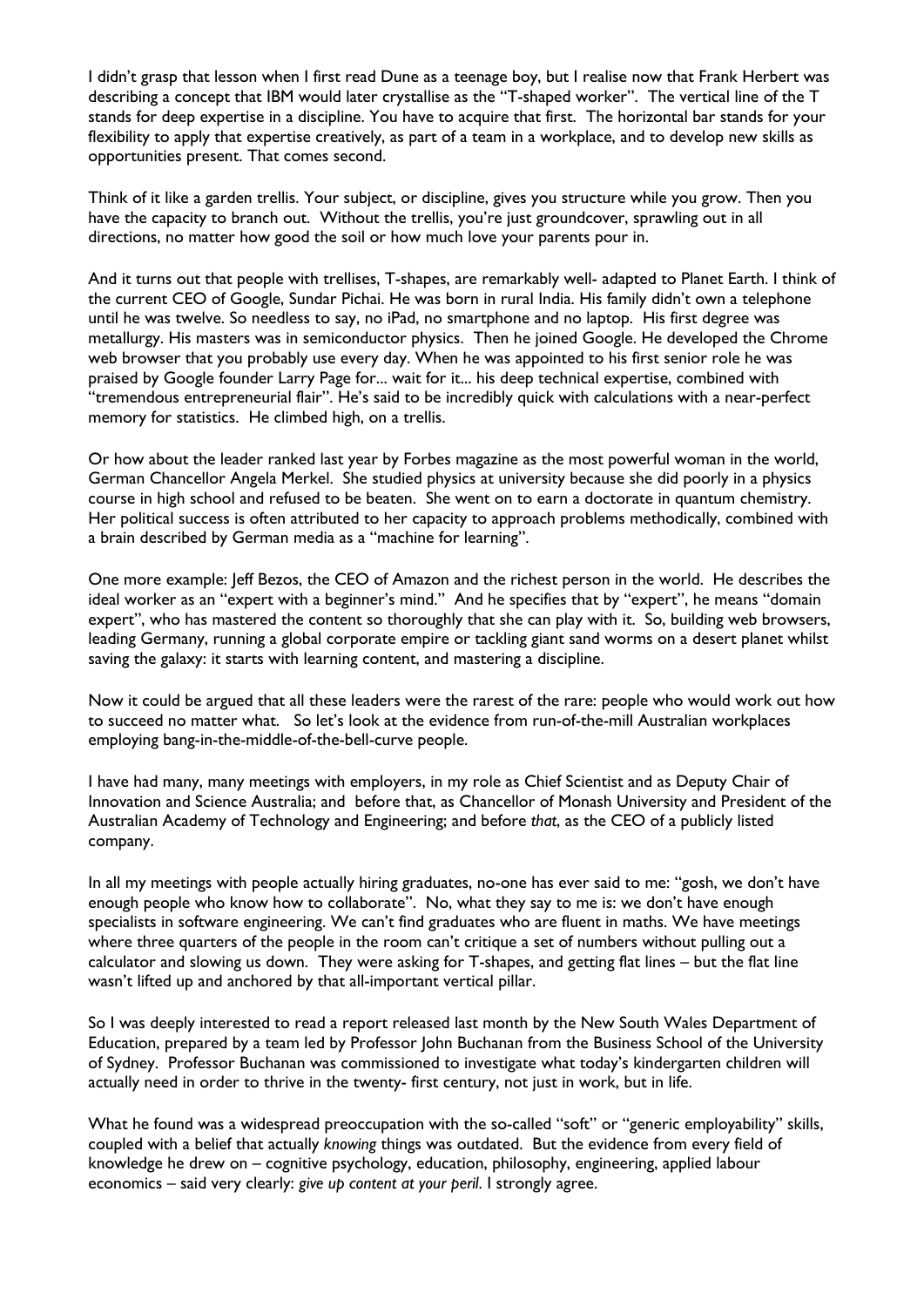To be clear, Professor Buchanan acknowledges that future workers – or let's say "future adults" – do need to develop what he calls "sound learning dispositions": concentration, resilience, curiosity, and so forth. But to quote from his report: "We note that once learning foundations are built in early years education, such dispositions are best acquired in the context of mastering specific disciplines or fields of vocational expertise."

## "*Generic skills only have meaning within specific domains of knowledge*."

In the words of a participant in one of Professor Buchanan's workshops: *"What's the use of learning to collaborate if you don't have anything distinctive to contribute?"* Indeed. It seems to me that the cruellest thing we can do to school students is take away the trellis of structured subject content, and with it, that deeprooted conviction that they are capable of learning *and* contributing.

But if we want a content-rich curriculum then we need teachers who are experts in that content. I'm going to return here to Dune. Remember Paul, the T-shaped ahead-of-his-time, save-the-galaxy hero? We are constantly reminded of the excellence of his education. He was trained by a master swordsman. A master musician. A master of mathematics and computation. And his mother: a master of warfare, politics, history, philosophy, chemistry, biology, and more.

The point is that they were all subject matter experts, as well as gifted teachers. Why was that important? First, because they knew what they were talking about. And they explained it to Paul in structured lessons. Second, because they set the challenge at a high but achievable level. And third, because they rigorously monitored Paul's performance and reported to his parents.

I smiled when I saw that these were exactly the same three characteristics that the winners of last year's Commonwealth Bank Teaching Awards had in common:

- Explicit instruction
- High expectations
- Effective use of performance data.

I want to single out that second characteristic: high expectations. Wouldn't it be luvverly if children just woke up, on Monday morning, with a voice inside telling them that their true calling in life is... organic chemistry. But we don't awake spontaneously to a knowledge of our talents and passions. We develop them by mastering the foundations – and that means *sticking with it*.

Your passion, as teachers, is the glue. It's particularly important to inspire children towards mathematics. Mathematics is the language of science. And none of us arrive in school at the age of five as native math speakers. We only gain fluency by learning things in sequence. And there is no substitute for the precious years of learning mathematics, in sequence, in school. We know this because we keep trying to find one.

We allowed universities to remove the mathematics prerequisites from courses that really do need a strong grasp of maths – for example, science. At the same time, we allowed students to enter Year 11 in the belief that choosing advanced mathematics would hurt their ATAR. That's how we ended up with a large cohort of students arriving at university and signing on for maths-intensive degrees without the foundations to last beyond their first semester.

We have evidence – including data reported this year – that students who study foundation maths in school, rather than intermediate or advanced maths, are twice as likely to fail first year university biology and chemistry.

It's not just the price of dropping out, although that's bad enough, mentally and financially. It might be even worse to scrape through, and then find that you can't compete for a job.

The time to ask and expect bold things from students is not at the end of the school education process – but from primary school. But if we ask for high standards from students we need to ask it of people who make the decision to be teachers – and we need to support those teachers as the expert professionals they are.